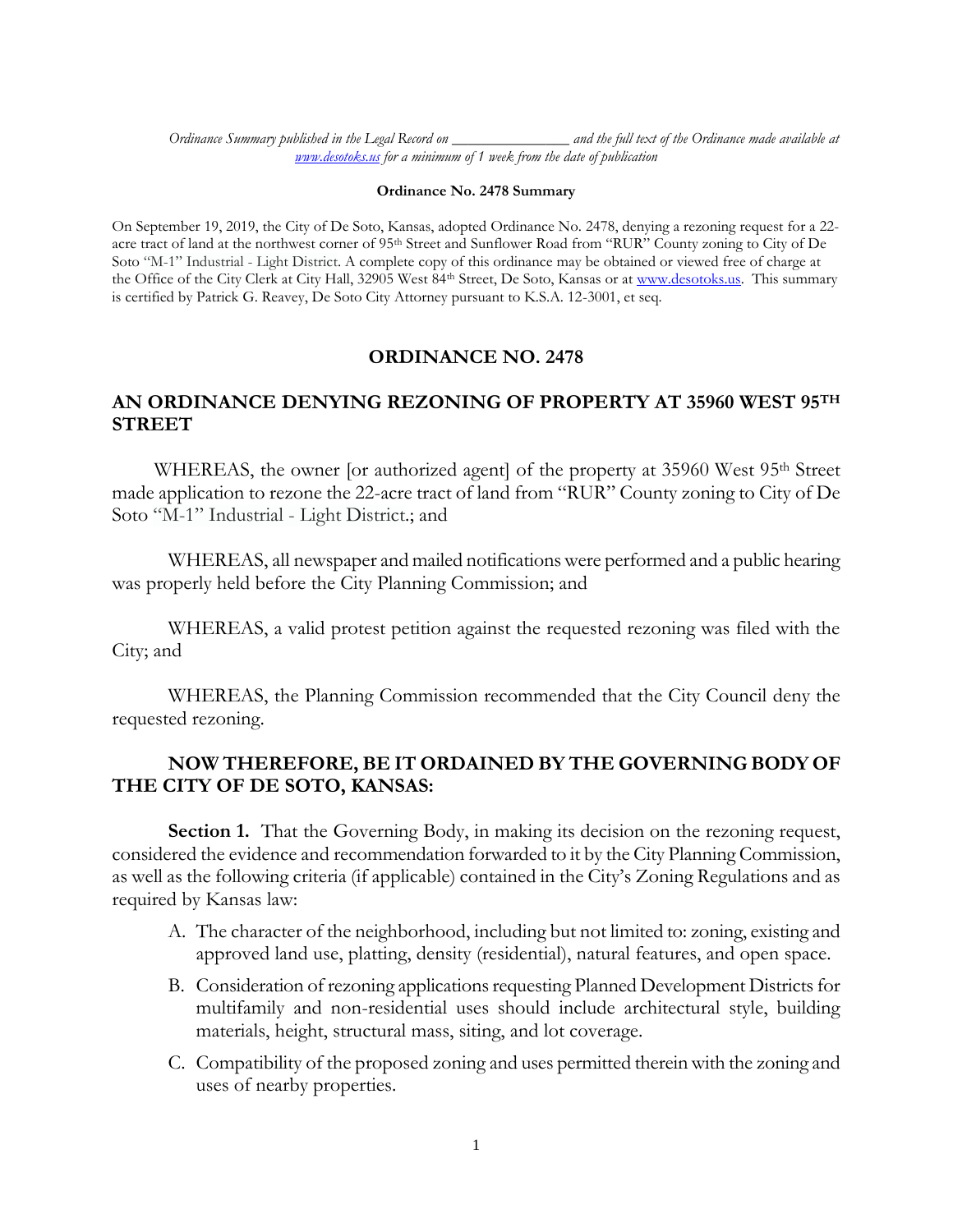- D. Suitability of the uses to which the property has been restricted under its existing zoning.
- E. Length of time property has remained vacant as zoned.
- F. The extent to which there is a need in the community for the uses allowed in the proposed zoning.
- G. The availability and adequacy of required utilities and services to serve the uses allowed in the proposed zoning. These utilities and services include, but are not limited to, sanitary and storm sewers, water, electrical and gas service, police and fire protection, schools, parks and recreation facilities and services, and other similar public facilities and services.
- H. The extent to which the uses allowed in the proposed zoning would adversely affect the capacity or safety of that portion of the road network influenced by the uses, or present parking problems in the vicinity of the property.
- I. The environmental impacts that the uses allowed in the proposed zoning would create (if any) including, but not limited to, excessive storm water runoff, water pollution, air pollution, noise pollution, excessive nighttime lighting or other environmental harm.
- J. The economic impact on the community from the uses allowed in the proposed zoning.
- K. The extent to which the zoning amendment may detrimentally affect nearby property.
- L. The relative gain (if any) to the public health, safety, and welfare from a denial of the rezoning application as compared to the hardship imposed upon the rezoning applicant from such denial.
- M. Consistency with the Comprehensive Plan, Utilities and Facilities Plans, Capital Improvement Plan, Area Plans, ordinances, policies, and applicable City Code of the City of De Soto.
- N. The recommendation of professional staff.

**Section 2.** That the Governing Body hereby adopts the recommendation by the Planning Commission to deny the rezoning of the property at 35960 West 95<sup>th</sup> Street from "RUR" County zoning to City of De Soto "M-1" Industrial - Light District.

**Section 3.** This ordinance shall take effect and be enforced from and after its publication once in the official city newspaper.

PASSED by the Governing Body of the City of De Soto, and approved by the Mayor on

the 19th day of September 2019